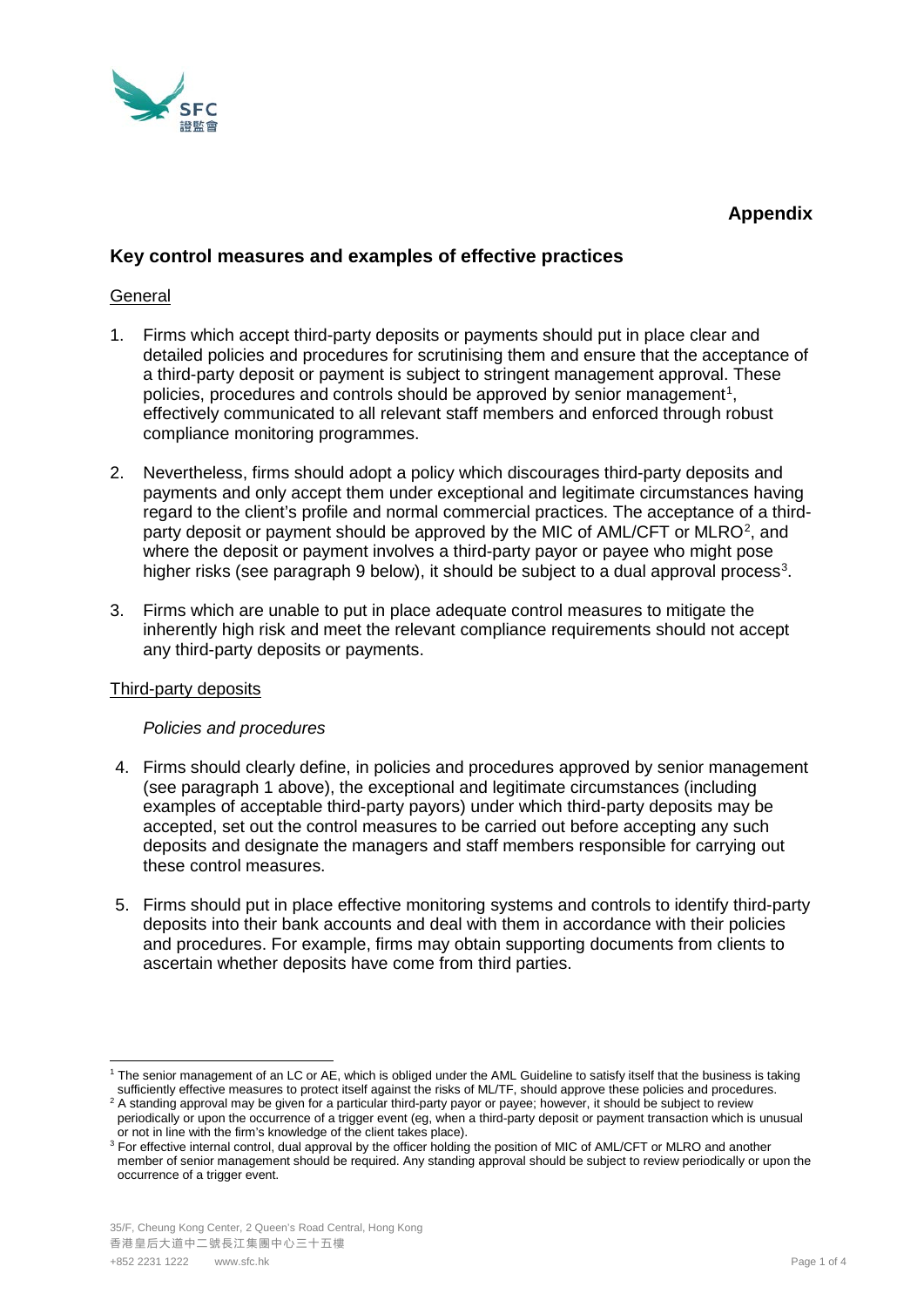

6. Rejected third-party deposits should be returned to their payment sources as soon as practicable<sup>[4](#page-1-0)</sup>.

#### *Due diligence and evaluation*

- 7. Due diligence on any third-party deposit should be conducted to determine: (a) the identity of the third-party payor; (b) the relationship between the client and the third-party payor; and (c) the reason for receiving the deposit from the third party.
- 8. Firms should take reasonable measures on a risk-sensitive basis to verify the identities of third-party payors and ascertain their relationships with clients. Third-party payors generally considered to pose relatively low risks include immediate family members (eg, a spouse, parent or child), beneficial owners and affiliated companies of corporate clients and regulated custodians and lending institutions.
- 9. Other third-party payors might pose higher risks and if firms permit them to make deposits, they should be subject to enhanced scrutiny. Firms should exercise extra caution when the relationship between the client and the third-party payor is hard to verify, the client is unable to provide details of the identity of the third-party payor for verification before the deposit is made or one third-party payor is making payments for several seemingly unrelated clients<sup>[5](#page-1-1)</sup>.
- 10. Firms should critically evaluate the reasons and the need for third-party deposits. They should take all appropriate measures (eg, making further inquiries with the clients and obtaining corroborative evidence from relevant sources) to ensure that a third-party deposit is reasonably in line with the client's profile and normal commercial practices (including the frequency and pattern of previous third-party deposits) $<sup>6</sup>$  $<sup>6</sup>$  $<sup>6</sup>$  before accepting</sup> the payment and crediting it to the client's ledger account as available funds.

# *Ongoing monitoring*

11. Ongoing monitoring of client accounts involving third-party deposits should be stepped up and firms should pay special attention to red flags relating to third-party transactions<sup>[7](#page-1-3)</sup>. Identification of potentially suspicious transactions should prompt further investigation. Firms should be alert to the possibility that the third-party payor is the true beneficial owner, and the risks which that may give rise to. A suspicious transaction report should be made to the JFIU when there are grounds for suspicion of ML or TF.

<span id="page-1-0"></span><sup>4</sup> Firms should ensure that a standing authority or written direction is obtained from the client to return any rejected third-party deposit to its source (sections 4 to 8 of the Securities and Futures (Client Money) Rules (Client Money Rules)). Firms are also reminded to comply with the Client Money Rules and pay any money received on behalf of a client in the course of or in relation to the conduct of any regulated activity into a segregated account within one business day even if due diligence and approval process are yet to be completed (Section 4(4)(a) of the Client Money Rules).

<span id="page-1-1"></span><sup>&</sup>lt;sup>5</sup> In a similar vein, firms should be alert to the possibility that several unrelated clients authorising the same third party to give trading instructions for their accounts could be an indication of illicit activities or efforts to conceal beneficial ownership. They should conduct proper due diligence and ongoing monitoring to mitigate any financial cri

<span id="page-1-2"></span><sup>&</sup>lt;sup>6</sup> Examples include that the client would fail to meet a margin call deadline or settlement obligation if the funds from the third party were first deposited into the client's bank account and then transferred to the LC's bank account; or a new client who has not yet opened a bank account in Hong Kong.

<span id="page-1-3"></span> $\frac{7}{1}$  Examples of such red flags are provided in paragraphs 7.12 to 7.14 of the AML Guideline. Comprehensive red flags for third party deposits should be defined in the firm's transaction monitoring system. Closer monitoring should be applied to deposits from third parties who are not beneficial owners of the clients, regulated custodians or lending institutions.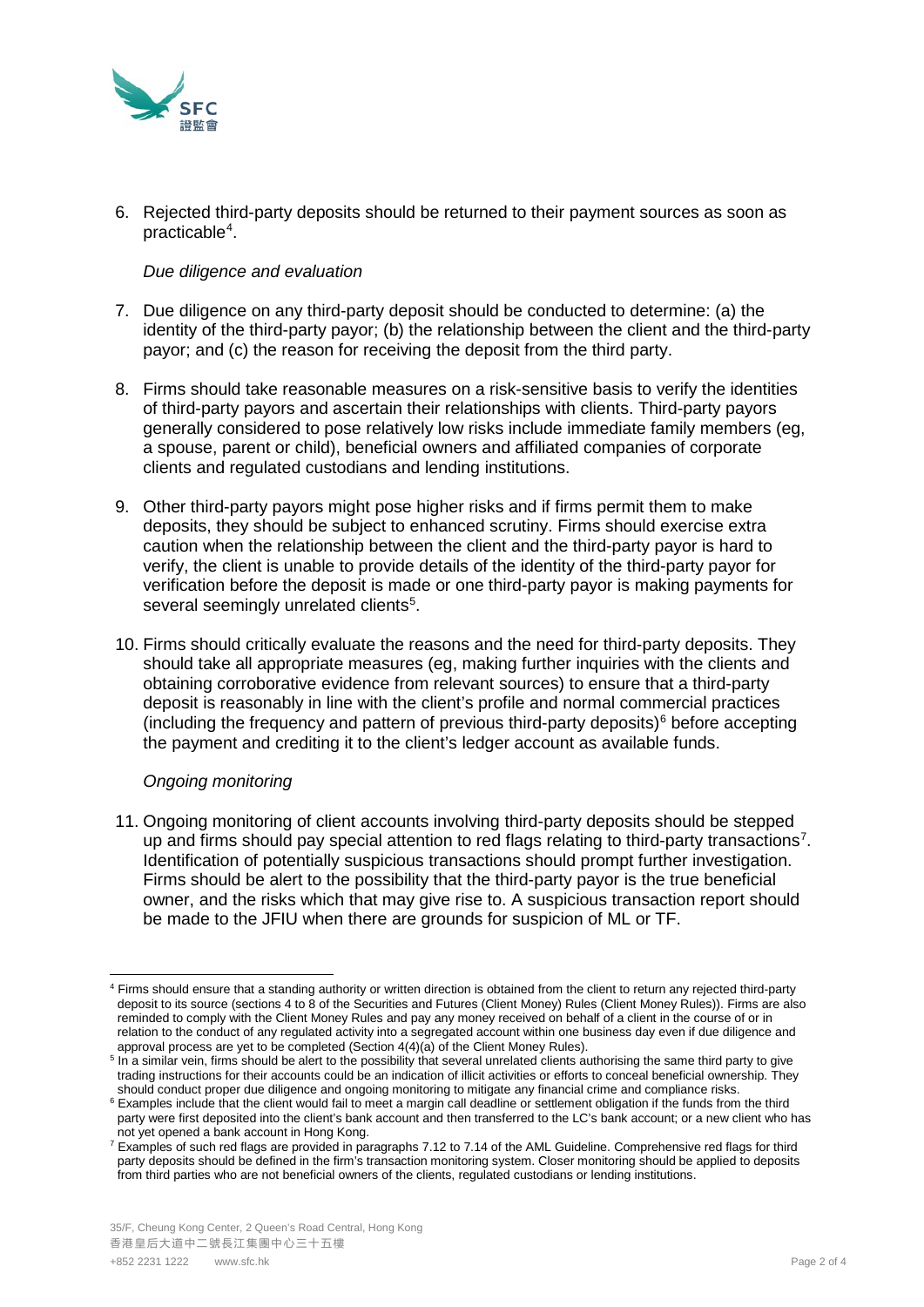

#### Third-party payments

- 12. Requests from clients for third-party payments should normally be refused. The need for a third party, and not the client, to receive a client's funds should be rare<sup>[8](#page-2-0)</sup>. Firms should weigh financial crime and compliance risks when deciding whether to accept such a request.
- 13. Firms which decide to accept third-party payment requests should clearly define, in policies and procedures approved by senior management (see paragraph 1), the exceptional and legitimate circumstances (including examples of acceptable third-party payees) under which third-party payment requests may be accepted<sup>[9](#page-2-1)</sup>, and set out the control measures<sup>[10](#page-2-2)</sup> to be carried out before accepting any such payment request. They should also designate the managers and staff members responsible for carrying out these control measures.
- 14. Due diligence on any third-party payment request should be conducted to determine: (a) the identity of the third-party payee; (b) the relationship between the client and the thirdparty payee; and (c) the reason for making the payment to the third party.
- 15. Firms should apply the relevant measures for due diligence and ongoing monitoring of client accounts set out in paragraphs 8 to 11 above, with the appropriate substitution of "third-party deposit" with "third-party payment" and "payor" with "payee".

# Designated bank accounts

- 16. Firms are strongly encouraged to require their clients to designate bank accounts held in their own names or the names of acceptable third parties for the making of all deposits and withdrawals<sup>[11](#page-2-3)</sup>. This will make it easier for firms to complete the necessary due diligence to determine the acceptability of a third-party payor or payee before effecting a third-party deposit or payment.
- 17. This procedure will also make it easier for firms to ascertain whether deposits have originated from their clients or acceptable third parties. For example, firms can check their bank statements and advice slips to determine if a deposit was made from a designated bank account.

<span id="page-2-0"></span><sup>&</sup>lt;sup>8</sup> Examples include where a client enters into a service agreement under which the proceeds of the sale of securities are transferred to a third-party custodian or margin financier; a client requests the firm to effect payments for fees and charges under service agreements with a third-party asset manager which manages the client's investment portfolio in a securities account maintained with the firm; and a client requests the firm to draw from his account to pay the seller or deposit funds into an escrow agent's account for the purchase of listed shares or bonds off-exchange.

<span id="page-2-1"></span><sup>&</sup>lt;sup>9</sup> Given that the need for third-party payments should be rare and normal commercial practices may differ, circumstances which may be considered to be exceptional and legitimate for third-party payments may not be the same as or similar to those for third-party deposits.

<span id="page-2-2"></span><sup>&</sup>lt;sup>10</sup> Any request for third-party payment should always be supported by a written direction or standing authority from the client in accordance with section 5 of the Client Money Rules.

<span id="page-2-3"></span><sup>11</sup> For the avoidance of doubt, where a client has been on-boarded online using non-face-to-face procedures provided in the SFC's circular dated 12 July 2018, the firm should conduct all deposits and withdrawals for the client's trading account through a designated bank account held in the client's name.